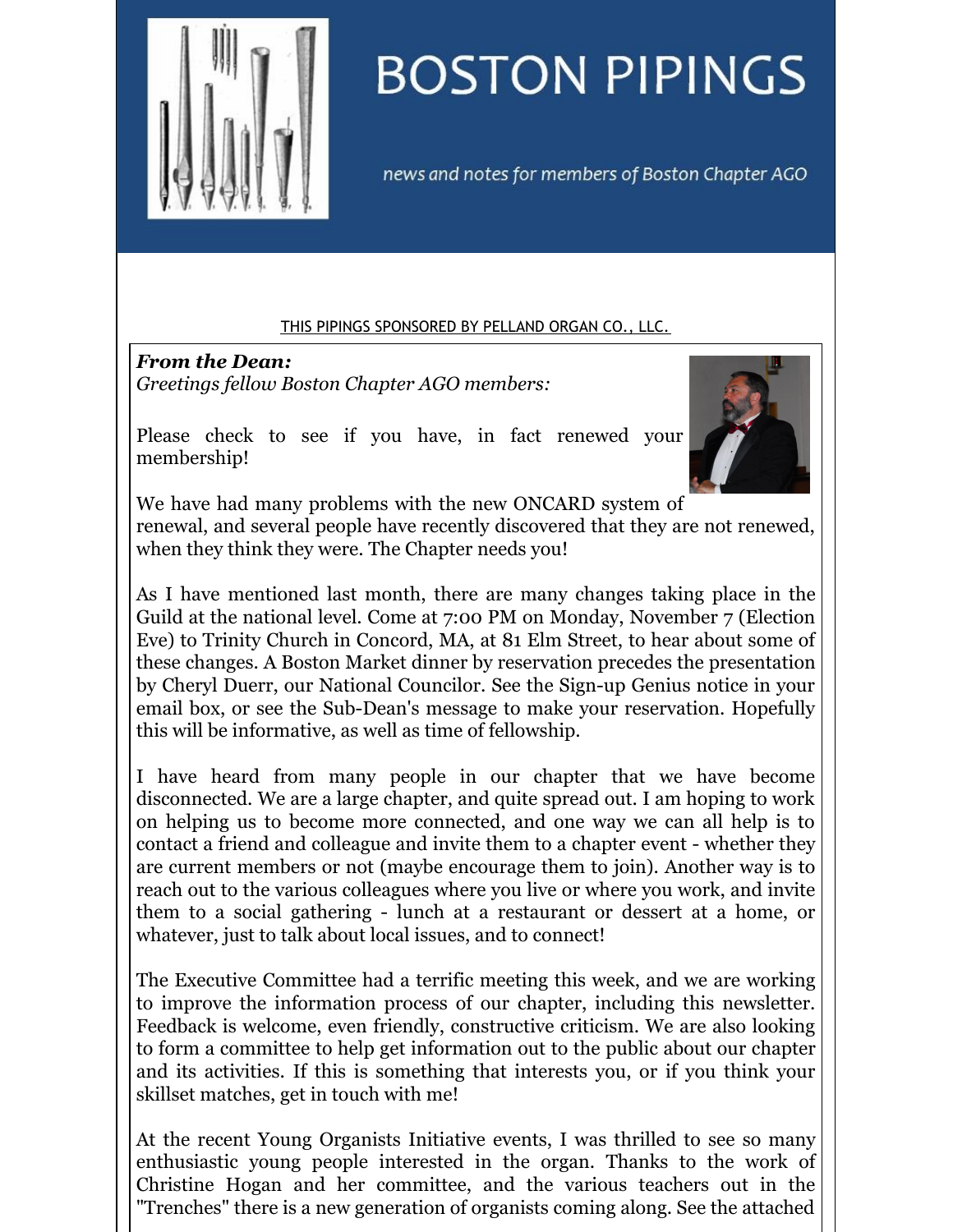information on the YOI scholarships, and mark your calendar to attend the concert at King's Chapel on June 27th.

Please see other articles, including the Sub-Dean's message for more information on many events.

Have you renewed your membership yet?

*- Robert Barney*

## *From the Sub-Dean:*

### *Evensong*

"The Listening Stone" is a sculpture by Joseph Wheelwright located at the DeCordova Museum in Lincoln. A contemplative face, hewn from a boulder found on the museum grounds, with lips loosely drawn together and eyes fixed in a pensive gaze,



greets the viewer. The familiar features are an invitation to view. In a recent conversation with the sculptor, Joe told me that he produced "The Listening Stone" according to the properties of the boulder itself. The familiar features of the face follow the properties of the boulder. The head is angled as if to show an extra bit of attentiveness. Transformed, this piece of earth seems to be asking "What's that again?" One ear is visible, but the other is not. The viewer can imagine the stone listening to the pulse of the earth with the invisible ear. Does it hear what we cannot? Did we just miss something? What about the visible ear? Does it hear what we hear or did we miss something there, too? The visible and invisible ears of "The Listening Stone" hear audible and inaudible sounds from earth and heaven. The pensive face takes it all in while it rests and ponders.

For many of us, musicians and non-musicians alike, evening services are occasions to take time and use it expressively. The musicians, through attention to timing, make the inaudible audible. In the psalms, the undulations of poetic meter follow the inner properties of speech. Our own breathing can give our singing intention when we sing hymns and chant psalms. We listen as the world moves from day to dusk and mark the movement with holy songs following the guidance of a choir.

Evensong services are sung weekly by our chapter members. Following is a list of some of those services. Some of the programs follow a regular schedule, others happen at different times of the year. Below is a list of Evensong and Evening services for November and December.

Trinity/ Wednesdays at 5:45 p.m. with Trinity Choristers Copley Square

First Church Cambridge Sundays at 7 p.m. Nightsong

First Unitarian Society/ First Sunday of every month at 7 p.m. with Vermilion Newton

Parish of the Epiphany/ Fourth Sunday of every month at 5 p.m. Winchester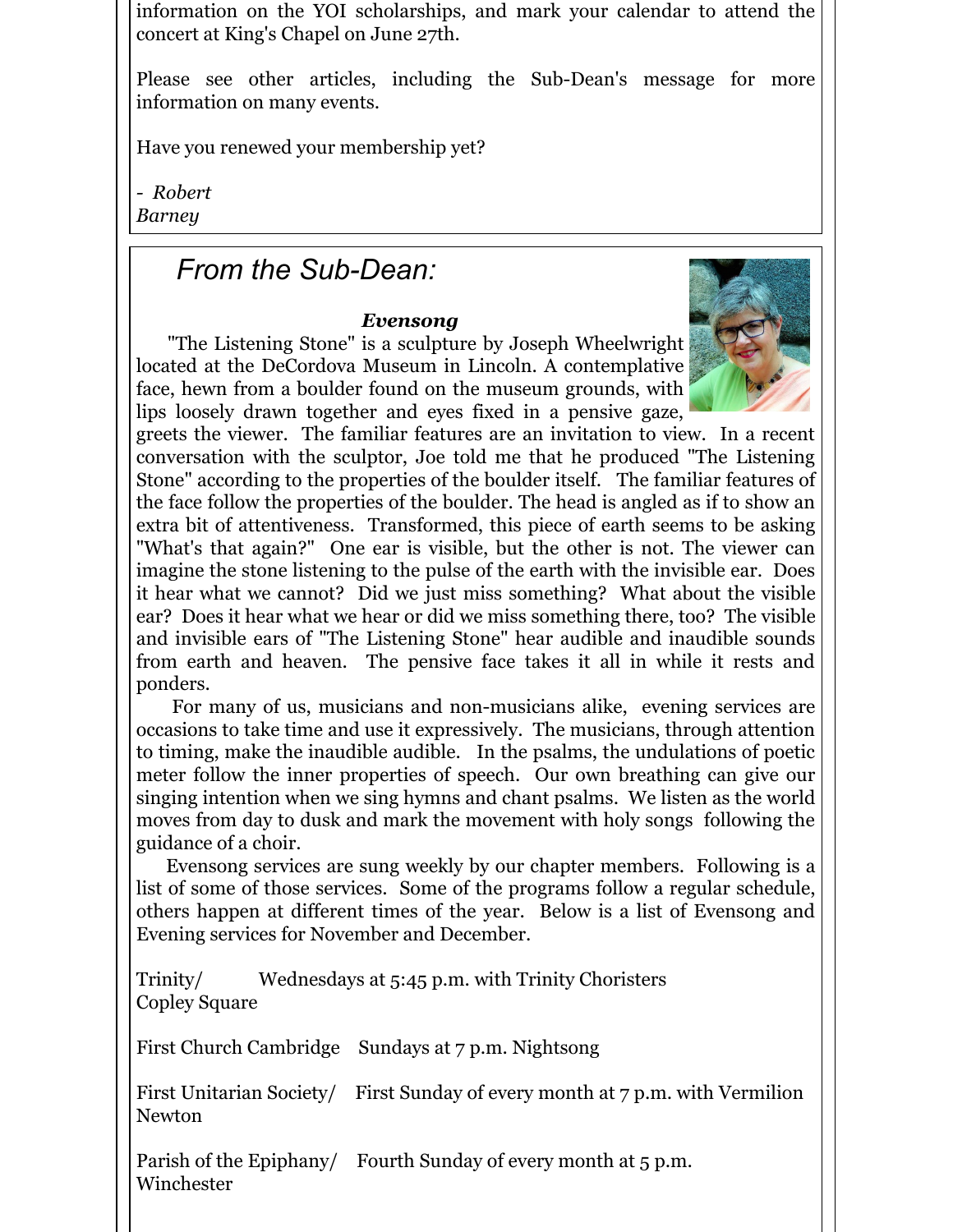All Saints/Brookline October 30th, November 13th. Recital at 4:30 p.m. Evensong at 5 p.m.

Trinity Episcopal Church/ November 6th and December 4th at 5 p.m. Concord

First Lutheran/Boston November 26th. Recital at 4:30 p.m. Vespers at 5 p.m.

Church of the Advent/ November 27th. Recital at 4:30 p.m. Evensong at 5 p.m.

Boston

Magnificat Boston December 10th at 4 p.m. St. Andrew's Church, New Bedford.

Diocesan Choir. Evensong sung in Episcopal Churches in the Diocese of Mass.

## *Upcoming BAGO Events*

Chapter Meeting

On Monday, November 7th we will gather at Trinity Church, 81 Elm Street in Concord, to hear about some of the changes brought about by an agreement between the AGO and the Federal Trade Commission. The decision affects all of us, so this is an important meeting to attend. More details can be found in the September TAO in James Thomashower's monthly column.

A Boston Market dinner by reservation precedes the presentation by Cheryl Duerr, our National Councilor. The dinner begins at 6 p.m. followed by the 7 p.m. meeting. See the Sign-up Genius notice in your email box, or contact me at louise.mundinger@gmail.com to make your reservation. The chicken dinner costs \$15 and the vegetarian option (salad and hummus) is \$10. Sparkling water and cider is included. If you contact me, please include "dinner reservation" in the subject line.

Members Recital

On January 1st at 2 p.m. (First **Day** and not First Night) BAGO will co-sponsor a members recital at the Mother Church.

Social Event

Potluck dinner at the home of Louise Mundinger on January 22nd at 5 p.m.

Recital and Masterclass by Faythe Freese

Recital at St. Cecilia Parish in Boston and Masterclass at Old South February 17th and 18th.

-*Louise Mundinger*

*For All the Saints*

This December will mark the 10th year of the passing of Boston musical institution Daniel Pinkham. For those who caught the recent film '[Florence](https://www.facebook.com/FlorenceFosterJenkinsMovie/) Foster Jenkins', you may be interested in the wonderful [documentary](https://www.youtube.com/watch?v=UVcatZDdaIY) found here **Florence Foster Jenkins:** A World Of Her Own. A startlingly young Daniel Pinkham was in

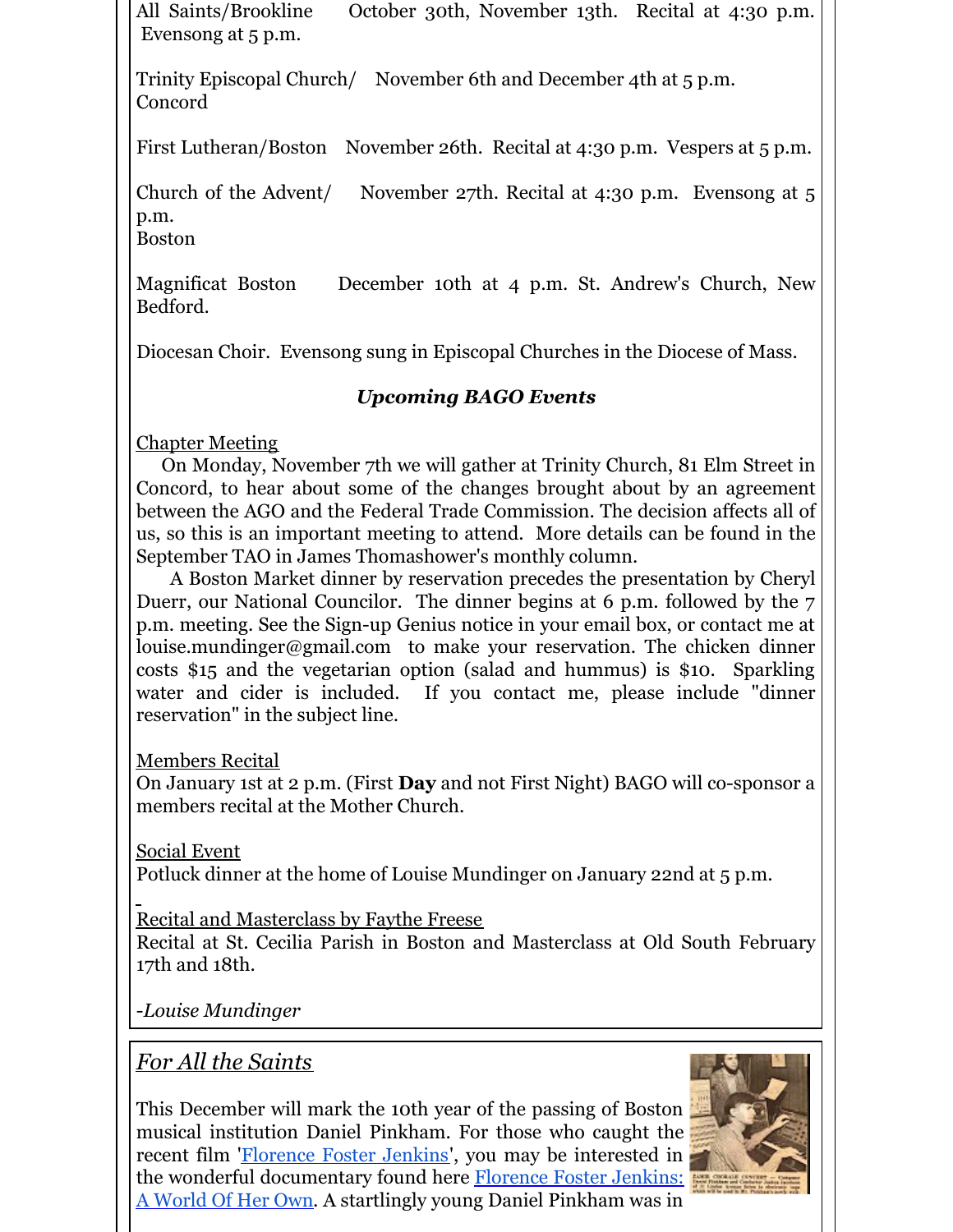attendance at Madame Jenkins famous concert at [Carnegie](https://www.facebook.com/carnegiehall/) Hall on October 25, 1944. Daniel Pinkham recalls the concert starting at 1:02:10. Here is the link: <https://www.youtube.com/watch?v=UVcatZDdaIY>

The **final October event** on the AGO calendar was Marie-Bernadette Dufourcet Hakim's concert at Holy Cross Cathedral, October 30th at 2 pm. This may have been Madame Hakim's first appearance playing H&H Opus 800 at Holy Cross, although her husband, Naji Hakim, has played at the Cathedral at least twice.



This concert, occurring hours before All Saints and All Souls Days, brings several threads of recent history together. A few years ago, past chapter Dean Larry Carson commissioned four chorale preludes from Naji Hakim to honor the memory of a dear friend and colleague from Dublin, Ireland: Anne Leahy. The first time Anne appeared in Boston may have been in the early 1990s. She had "traded" jobs for a couple of summer months with a Boston organist who traveled to Ireland to take over her church job during the same period. The arrangement was typical of Anne's resourceful and imaginative approach to life.

Anne met and easily became friends with several local organists who remember her fondly as vivacious, endlessly energetic, witty, funny and fun-loving. In years following, Anne returned to Boston several times to visit friends. She played concerts at Methuen and Old West in 1995. She loved the music of Bach, and it came as no surprise that her doctoral dissertation would be a study of the Leipzig Chorales ("the Great Eighteen") of JSB. She traveled here for Bach symposia at Harvard organized by Christoph Wolff. Then, with dissertation completed and a bright future ahead, Anne was unfortunately diagnosed with a brain tumor. She assured friends that she would survive this setback, but toward the end of 2007 aggrieved friends learned of her death.

One of her closest friends, Larry Carson, maintained contact with her parents at this time, and later commissioned Naji Hakim to compose a tribute that became "Vier Choralbearbeitungen", a slim volume of four short, attractive, accessible chorale preludes based on four of the chorales in the Leipzig settings. These are: Komm, heiliger Geist; An Wasserflüssen Babylon; Schmücke dich; and Allein Gott. The preludes are individually useful and, taken together, form a lovely addition to a concert program. Larry premiered these pieces in Anne's last parish, St Michael's Church in Dun Loaghaire, Ireland, and premiered them here at Holy Cross Cathedral in early 2014. In following programs at Mission Church and Old West, local friends of Anne played the Bach preludes and Larry played the corresponding Hakim preludes dedicated to Anne. Leo Abbott, Heinrich Christensen, Glenn Goda and Lois Regestein participated in these programs.

Anne was an unforgettable character who graced our Boston scene for a few short years. She is missed.